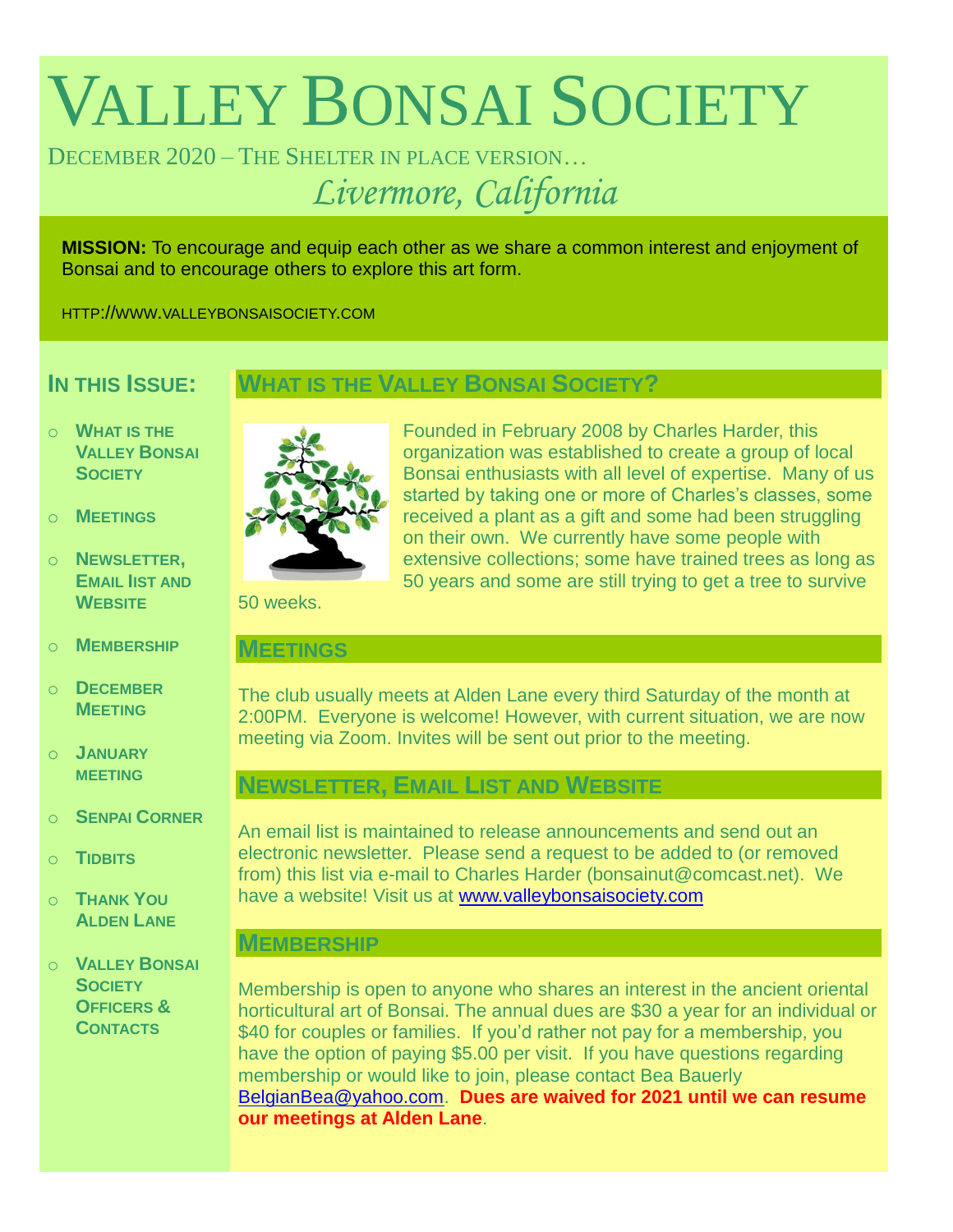### **DECEMBER MEETING BY CHARLES**

Our December meeting was again relatively short, with only a handful of people "Zooming" in; but with a quick question and answer and well wishes for the coming holidays we all had a great time.



#### **JANUARY MEETING BY CHARLES**

January will be our annual soil meeting. I have some of the soil components for sale, with "curbside pickup". However, due to Covid and imports issues, etc. my usual source did not have any Akadama. She hopes to get some in February. If I can source it prior to our meeting, I will let everyone know. I will set up a zoom meeting which will include some new things I have learned as reported below in my Senpai corner.

### **SENPAI CORNER BY CHARLES**

All, I want to start this section by extending a major and heartfelt apology! As my header implies, Senpai means – student teacher, which is exactly what I am. I am always learning new things.

For Christmas, my family gave me a book that is totally shaking up my beliefs and opinions about Bonsai care and feeding.

The book is "*Bonsai Heresy"* by Michael Hagedorn (pub.2020). I was misinformed with my past learning and thus, have been giving you incorrect information. For example, I have lectured in the past about soil and that having sharp particles encourage ramified roots. In reality, roots will split and develop with good nutrients and appropriate water availability and not with having soil particles with sharp edges. However, there was a lot of information that supports my encouragement to use the mix of Akadama, lava and pumice. As I read further, I will share more insights with you, and we will all improve together. I want to also take this opportunity to wish each and every one a happy, healthy and prosperous new year. Stay safe and stay sane.